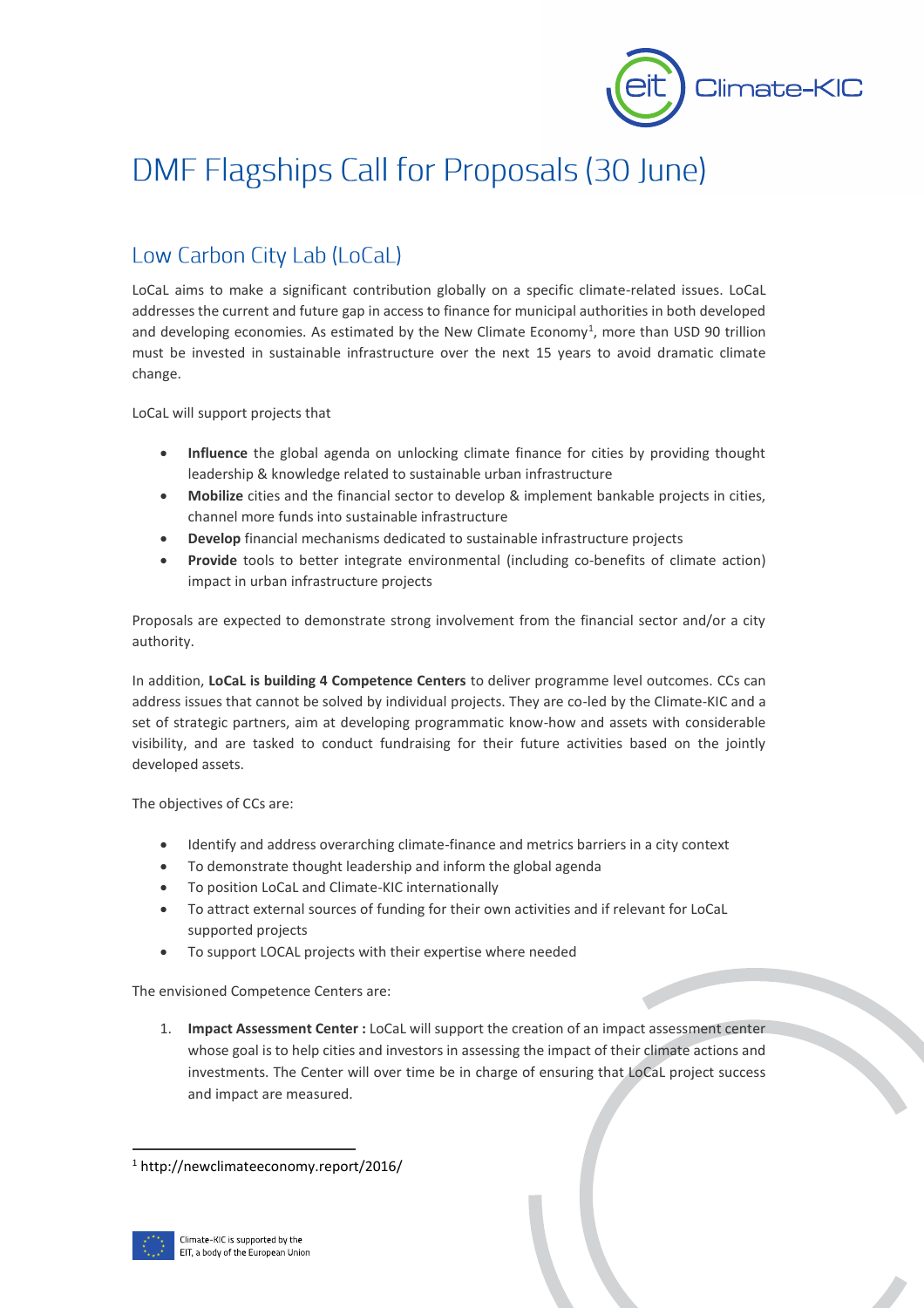- 2. **City Finance Lab :** LoCaL will support the development of a climate finance lab dedicated to cities. This innovation hub will be responsible for accelerating the uptake of novel finance mechanisms.
- 3. **Project Preparation :** LoCaL aims to to increase and improve dealflow generation**,** based on a collection of best practices and methodologies that can be used to support PPFs in better integrating the financial perspective**,** enabling project pooling and accelerate projects globally.
- 4. **Training Hub:** LoCaL is building a training hub in climate finance for cities in collaboration with its partners. Our Training center will empower cities in improving and better integrating their climate planning with finance planning.

A more detailed description of the Competence Centers can be accessed [here.](http://www.climate-kic.org/wp-content/uploads/2017/05/LoCaL-Competence-Center_Call-for-Proposals.pdf) Please engage early with the LoCaL Flagship Manager [\(victor.gancel@climate-kic.org\)](mailto:victor.gancel@climate-kic.org) prior to submitting proposals.

## **Climate Risk Information (CRI)**

Increasingly different parts of society are facing the need to plan and adapt to a riskier future as a result of climate change and increasing frequency of extreme weather events. While the insurance sector has been at the forefront of this area, many other stakeholders (city planners, commodity traders, infrastructure investors and engineers, and businesses) face challenges in decision-making that can be helped by greater use and access to climate risk data and models. The CRI Flagship works closely with the OASIS community to addresses these challenges by support key entities that help set standards and provide the marketplace; demonstrating the use of climate risk data and models; and supporting enabling activity such as capacity-building and financial innovation.

**Scope:** Proposals should address one of the following priorities:

- **Develop an e-marketplace for risk data and models** 

An online marketplace in which climate risk models and environmental risk data can be bought and sold, or through which models and data can be made available free-of-charge. Models and data in the online marketplace would need to meet certain quality and compatibility criteria to support the widest possible utility. To date, DMF has supported the development of OASIS Hub Ltd as the delivery agent for this priority, ensuring alignment and compatibility with OASIS LMF.

- **Demonstrate the use of climate risk models and data for concrete end-user applications.**. Projects should have strong involvement from investors, insurance, or non-financial endusers, and be compatible with OASIS LMF standards (not precluding compatibility with other platforms).
	- **Cities:** Scalable climate risk models and data that help cities and investors assess risk and planning decisions e.g. decision-making tools and interfaces based on evidence around the costs and benefits of adaptation.
	- **Land Use:** Using climate models and data to support insurance and long-term planning, considering both acute and chronic climate risks.
	- **Health:** Using climate risk data to enable adaptation and resilience-building action by health sector, insurance and other decision-makers.

We welcome work that targets beneficiaries in Europe, as well as more developmenttype proposals in emerging economies, where data availability is often a major challenge.